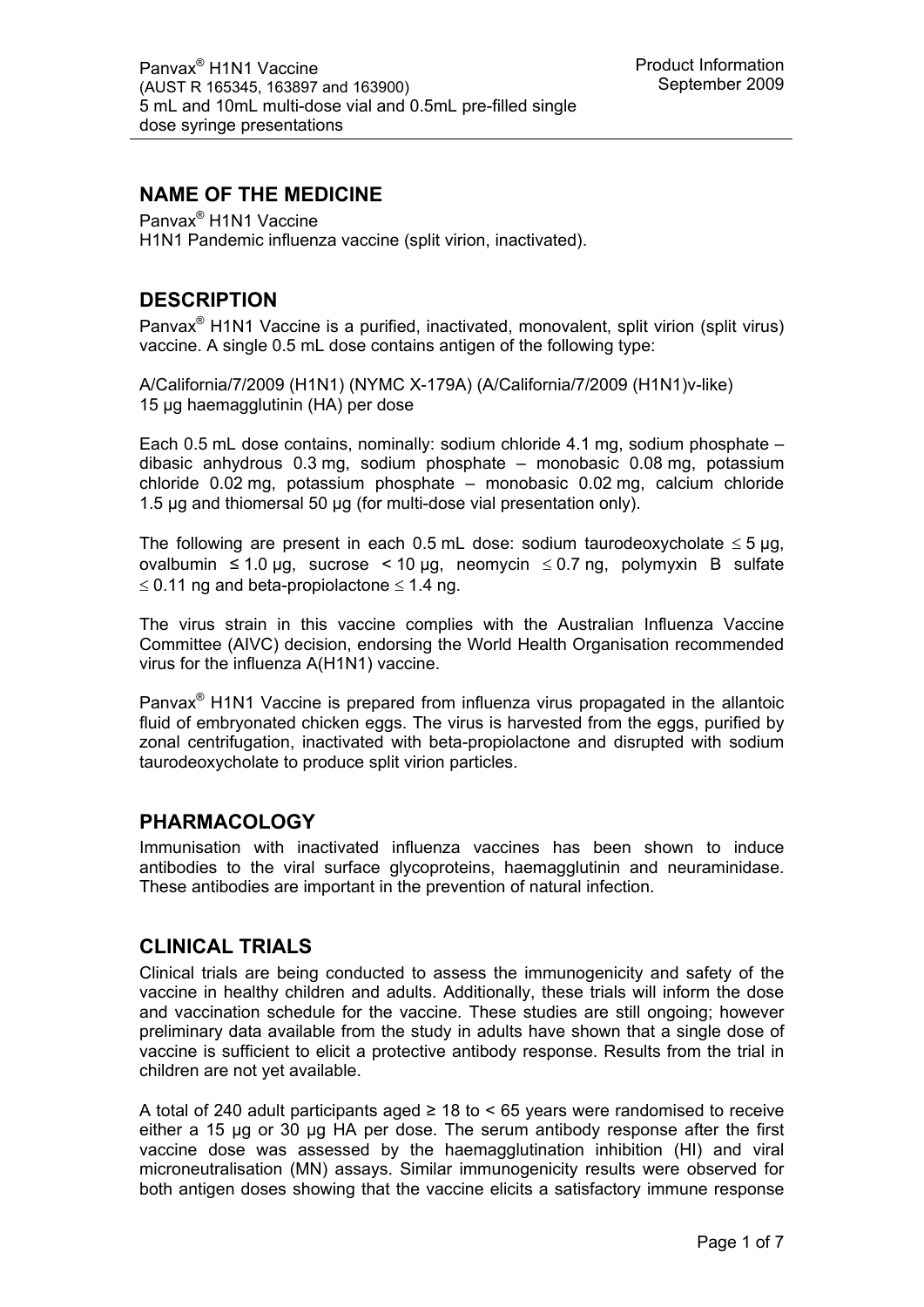in a large proportion of participants. Results are provided for the 15 μg HA antigen dose, with > 96% of participants by HI (Table 1a) and > 89% of participants by MN (Table 1b) achieving seroprotective antibody titres of  $\geq 40$ .

| <b>Serum HI antibody</b>                            | 15µg HA dose<br>$n = 120$<br>(95% CI) |
|-----------------------------------------------------|---------------------------------------|
| Fold increase in GMT <sup>a</sup>                   | 10.6 (7.9,14.2)                       |
| Seroconversion or significant increase <sup>b</sup> | 70.8% (61.8, 78.8)                    |
| Proportion with HI $\geq 40$                        | 96.7% (91.7, 99.1)                    |

| Table 1a: Immunogenicity Results for Adult Population (HI assay) |  |  |
|------------------------------------------------------------------|--|--|
|------------------------------------------------------------------|--|--|

<sup>a</sup> Fold increase in GMT (geometric mean titre) is the fold increase in antibody titre over the prevaccination GMT. <sup>b</sup> 'Seroconversion' is defined as the number of participants with a prevaccination titre of < 1:10 achieving a post-vaccination titre value of at least 40 and 'significant increase' is defined as the number of participants with a pre-vaccination titre of ≥1:10 achieving at least a four fold increase over the pre-vaccination titre.

## **Table 1b: Immunogenicity Results for Adult Population (MN assay)**

| <b>Serum HI antibody</b>                            | 15µg HA dose<br>$n = 120$<br>(95% CI) |
|-----------------------------------------------------|---------------------------------------|
| Fold increase in GMT <sup>a</sup>                   | 24.3 (17.2, 34.3)                     |
| Seroconversion or significant increase <sup>b</sup> | 74.2% (65.4, 81.7)                    |
| Proportion with $MN \ge 40$                         | 89.2% (82.2, 94.1)                    |

<sup>a</sup> Fold increase in GMT (geometric mean titre) is the fold increase in antibody titre over the prevaccination GMT. <sup>b</sup> 'Seroconversion' is defined as the number of participants with a prevaccination titre of < 1:20 achieving a post-vaccination titre of at least 40 and 'significant increase' is defined as the number of participants with a pre-vaccination titre of ≥ 1:20 achieving at least a four fold increase over the pre-vaccination titre.

## **INDICATIONS**

For active immunisation to prevent influenza disease caused by the influenza A(H1N1) virus, in adults, adolescents and children 10 years of age and older.

## **CONTRAINDICATIONS**

Anaphylactic hypersensitivity to previous influenza vaccination, or to eggs, chicken protein, thiomersal (for thiomersal-containing vaccine only), neomycin, polymyxin B sulfate or any of the constituents or trace residues (see Description section) of this vaccine.

Immunisation must be postponed in people who have febrile illness or acute infection.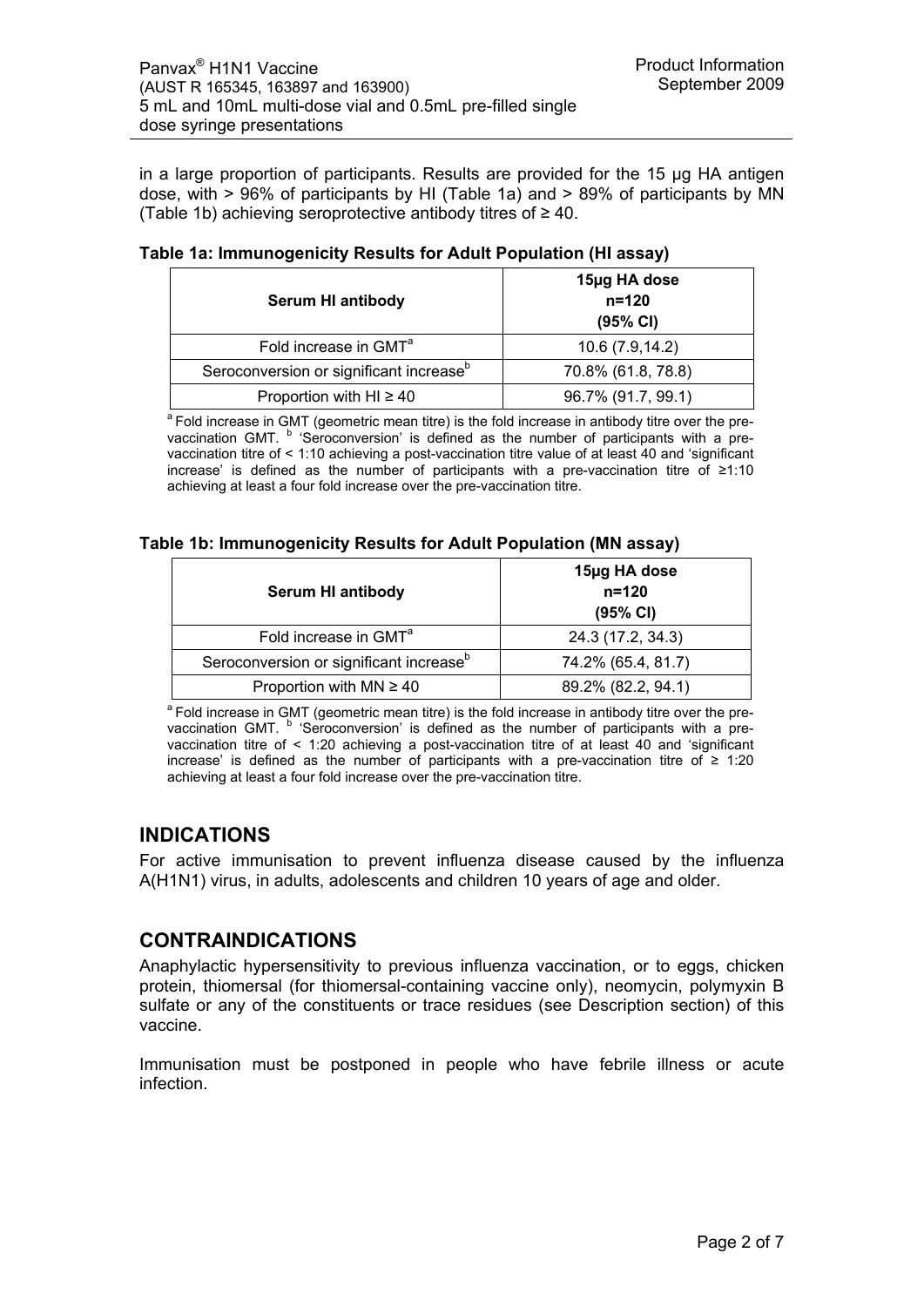## **PRECAUTIONS**

As with all injectable vaccines, appropriate medical treatment and supervision should always be available to manage the rare event of an anaphylactic reaction following administration of the vaccine.

In immunocompromised patients, the antibody response may be lower.

### **Use in pregnancy: (Category B2)**

The safety profile of the vaccine in pregnant women is unknown. Healthcare professionals should assess the potential benefits and risks of administering Panvax<sup>®</sup> H1N1 Vaccine to pregnant women on a case by case basis, taking into account Australian Health Authorities' recommendations.

### **Use in lactation:**

The safety profile of the vaccine in lactating women is unknown Healthcare professionals should assess the potential benefits and risks of administering Panvax<sup>®</sup> H1N1 Vaccine to lactating women on a case by case basis, taking into account Australian Health Authorities' recommendations.

### **Paediatric use:**

Data in children are not yet available.

### **Interactions with other medicines:**

The immunological response may be diminished if the patient is undergoing corticosteroid or immunosuppressant treatment.

There are no data to assess the concomitant administration of Panvax<sup>®</sup> H1N1 Vaccine with other vaccines. If Panvax® H1N1 Vaccine is to be given at the same time as another injectable vaccine, the vaccines should be administered at different injection sites.

# **ADVERSE EFFECTS**

### **Clinical Trials:**

Clinical data specific to Panvax® H1N1 Vaccine show that the vaccine is safe and well tolerated in adults  $\geq$  18 to < 65 years of age. A total of 240 participants were administered a single dose of vaccine containing 15 µg or 30 µg HA. Data for solicited local and systemic and unsolicited adverse events for the 15 µg HA antigen dose are presented as this is the dosage to be administered.

The most common solicited local (injection-site) adverse events observed within 7 days of administration of the vaccine were injection-site tenderness, pain and induration, with the majority of reactions of mild intensity and self-limiting. The most common solicited systemic adverse reactions were headache, myalgia and malaise, with the majority of these events mild to moderate in intensity and similarly selflimiting (Table 2).

In addition, headache was identified as the most common unsolicited adverse event, reported in 11.7 % of participants. Other unsolicited adverse events, reported by more than 2 % of participants, were back pain, arthralgia, seasonal allergy, cough,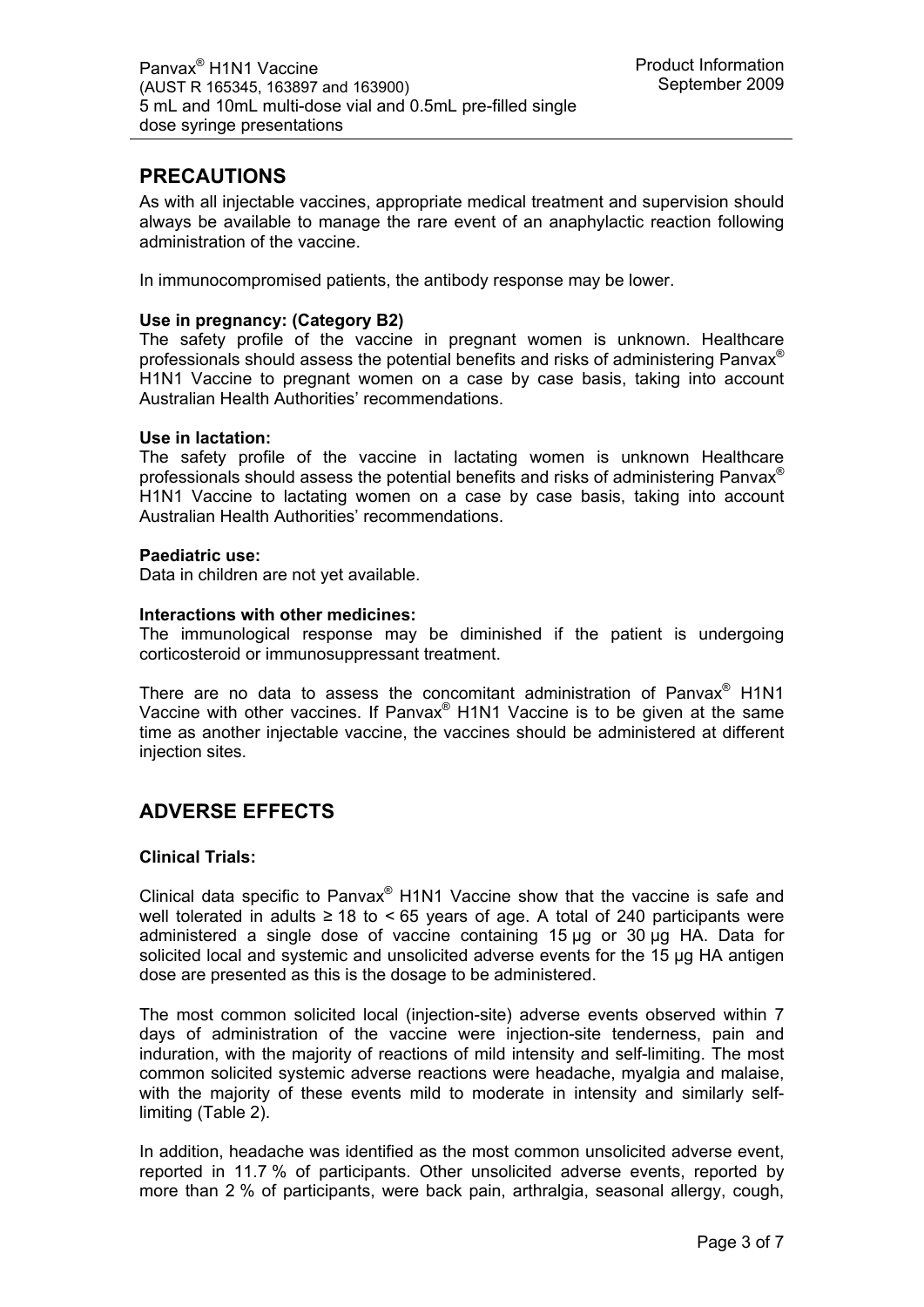oropharyngeal pain, nasal congestion, diarrhoea and toothache. There were no reports of serious adverse events.

### **Table 2: Proportion of Adult Participants with Solicited Local and Systemic Adverse Events within 7 Days of Administration of Panvax® H1N1 Vaccine, Irrespective of Causality**

| <b>Solicited Adverse Event</b> | <b>Proportion of Participants (%)</b><br>Adults ( $n = 120$ )<br>$($ ≥ 18 to < 65 years) |
|--------------------------------|------------------------------------------------------------------------------------------|
| Local (injection-site)         |                                                                                          |
| Tenderness                     | 30.8                                                                                     |
| Pain                           | 20.8                                                                                     |
| Induration                     | 10.0                                                                                     |
| Ecchymosis                     | 5.0                                                                                      |
| Erythema                       | 0.8                                                                                      |
| <b>Systemic</b>                |                                                                                          |
| Headache                       | 25.8                                                                                     |
| Myalgia                        | 15.8                                                                                     |
| Malaise                        | 11.7                                                                                     |
| Fever                          | 5.8                                                                                      |
| Nausea                         | 5.8                                                                                      |
| Chills                         | 0.8                                                                                      |
| Vomiting                       | 0                                                                                        |

### **Post-marketing surveillance:**

There are currently no post-marketing data for Panvax® H1N1 vaccine. It is anticipated that the adverse events after vaccination will be similar to those spontaneously reported during post-approval use of CSL's seasonal influenza vaccine, Fluvax® vaccine. The adverse events reported are presented below according to System Organ Class and frequency. These data reflect experience in children and adults with Fluvax® vaccine.

Adverse event frequencies are defined as follows:

Very common ( $\geq$  1/10), common ( $\geq$  1/100 and < 1/10), uncommon ( $\geq$  1/1000 and <  $1/100$ ), rare ( ≥ 1/10 000 and <  $1/1000$ ) and very rare ( < 1/10 000).

## *Blood and Lymphatic System Disorders*

Rare: Transient thrombocytopenia

### *Immune System Disorders*

Rare: Allergic reactions including anaphylactic shock

## *Nervous System Disorders*

Rare: Neuralgia, paraesthesia and convulsions Very rare: Encephalitis, neuritis or neuropathy and Guillain-Barré syndrome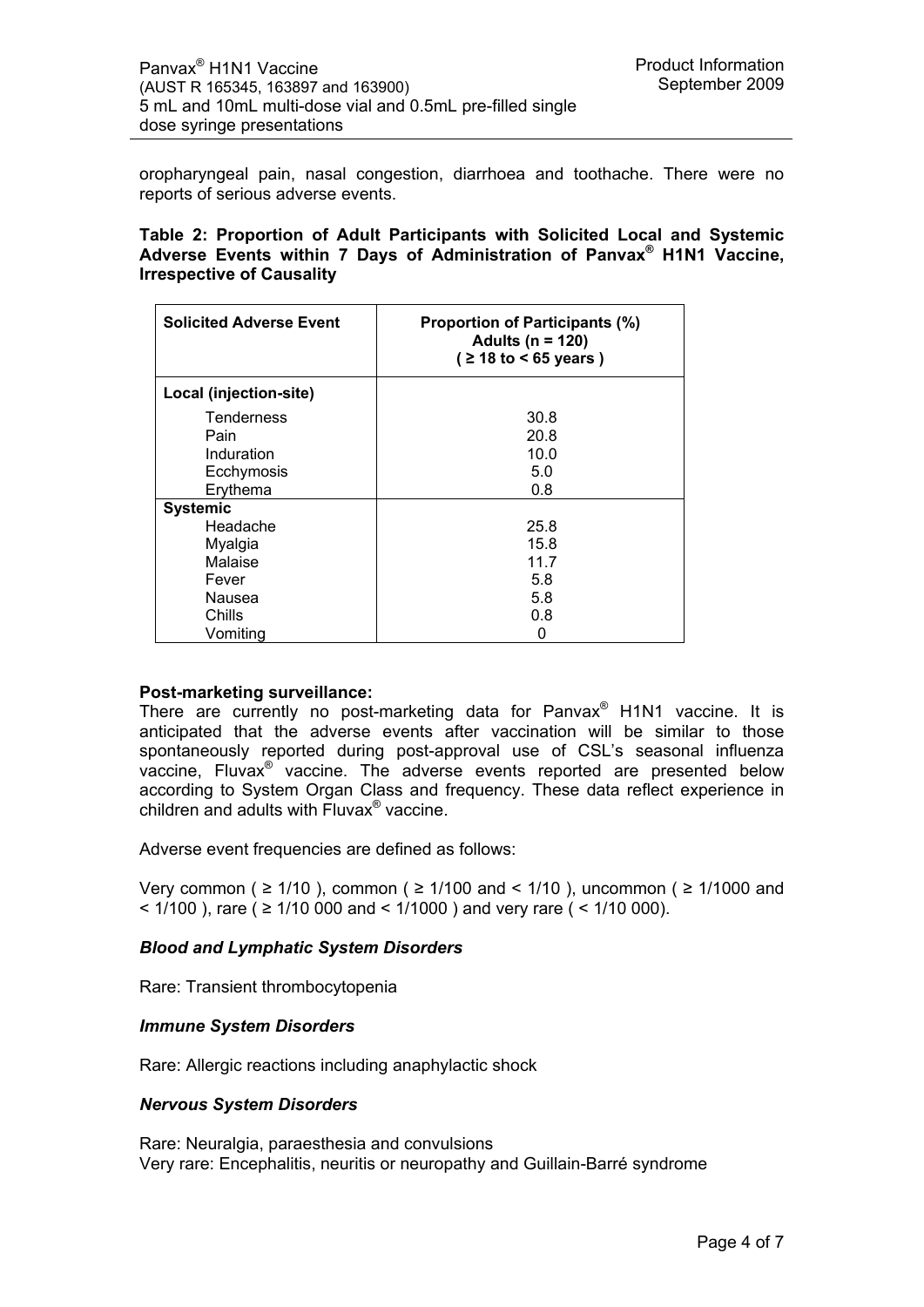## *Vascular Disorders*

Very rare: Vasculitis with transient renal involvement

### *Skin and Subcutaneous Tissue Disorders*

Uncommon: Pruritus, urticaria and rash

### *General Disorders and Administration Site Conditions*

These reactions usually resolve within 1-2 days without treatment.

| Very common: | Injection site inflammation                                     |
|--------------|-----------------------------------------------------------------|
|              | Influenza-like illness (for thiomersal-containing vaccine only) |
| Common:      | Injection site ecchymosis and induration                        |
|              | Influenza-like illness (for thiomersal-free vaccine only)       |

Influenza-like illness may include pyrexia, chills, headache, malaise and myalgia.

## **DOSAGE AND ADMINISTRATION**

**Dosage:**  Adults, adolescents and children from 10 years 0.5 mL

## **Administration:**

The vaccine should be administered by intramuscular or deep subcutaneous injection.

It is important that the contents of the container be shaken thoroughly immediately before use. The vaccine should appear as a clear to slightly opaque liquid with some sediment that resuspends upon shaking.

The pre-filled syringe is for single use and any remaining contents should be discarded in accordance with local requirements.

For the multi-dose vials, the conditions for use are:

- $\bullet$  the vaccine is stored at 2 8°C prior to and immediately after each use
- the vaccine is protected from light during storage
- the vaccine in the vial must be used **within 24 hours** once the stopper has been pierced
- the stopper is to be pierced no more than 18 times to ensure stopper integrity
- aseptic technique must be used to withdraw each dose, using a separate sterile needle and syringe
- following withdrawal of vaccine from the vial, the syringe must be used within the one vaccination session (up to a maximum time interval of 4 hours) and cannot be stored for use at a later date
- at the end of the 24 hour period, any remaining contents within the vials should be discarded in accordance with local requirements.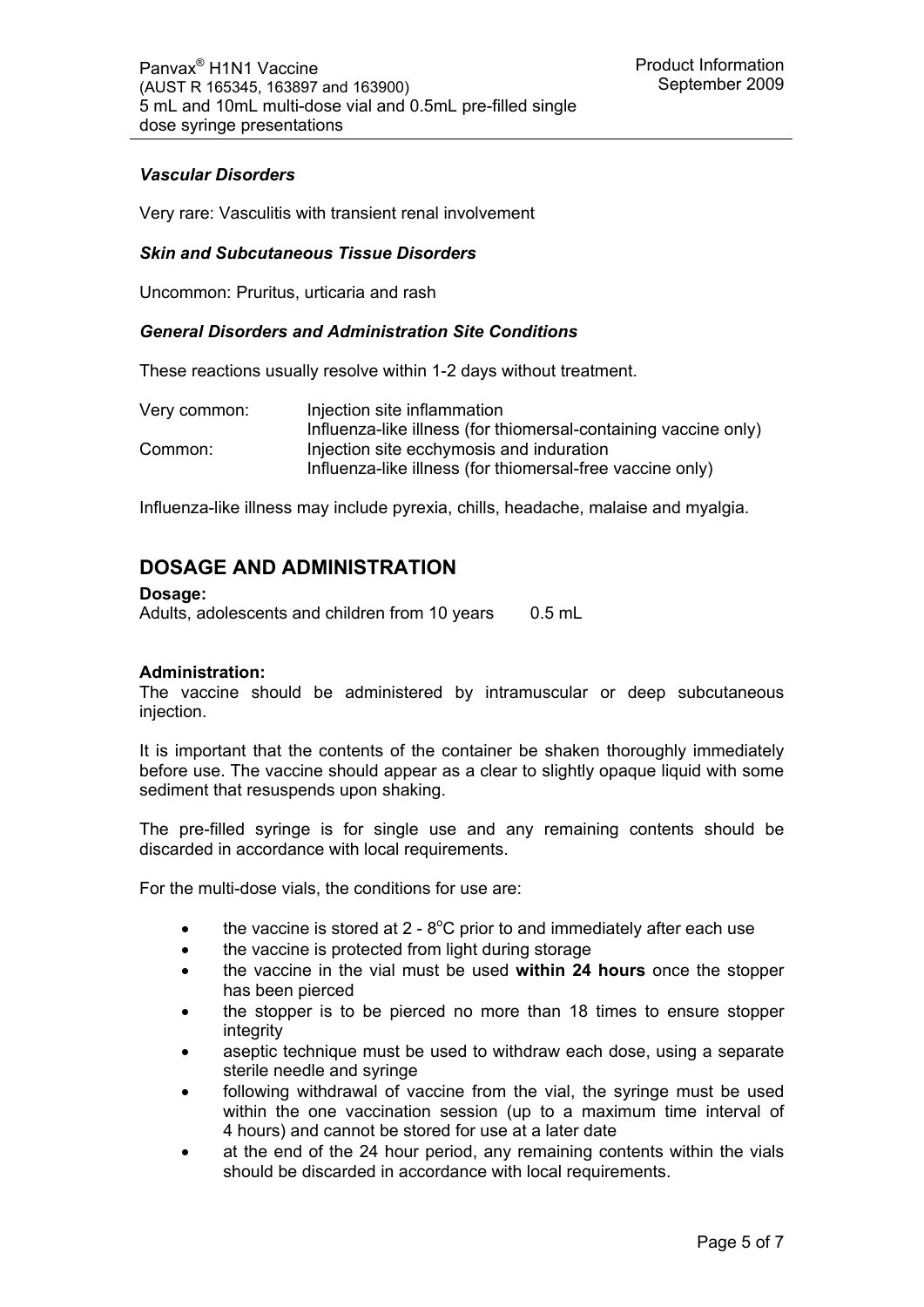Ensuring the conditions for vial use are maintained is the responsibility of the healthcare professional administering the vaccine.

## **OVERDOSAGE**

There is no specific information on overdose of Panvax® H1N1 Vaccine.

For general advice on overdose management, contact the Poisons Information Centre on 131 126.

## **PRESENTATION AND STORAGE CONDITIONS**

### **Presentations:**

Panvax® H1N1 Vaccine is presented in a single-dose pre-filled glass syringe with an attached needle for injection and a multi-dose glass vial.

### **Multi-dose Vial**

Each multi-dose vial contains a nominal 5 mL or 10mL of vaccine and is closed with a latex-free stopper and sealed with an aluminium crimp seal. The aluminium seal has a plastic tear-away cap attached that is removed to gain access to the vial closure. The cap is present to protect the vial closure and to indicate if the vial has been tampered with. Once removed, the cap cannot be re-affixed to the vial. The sealed units are packed into a cardboard carton.

Pack size is 10 or 50 vials.

### **Pre-filled Syringe**

Each disposable syringe contains a single 0.5 mL dose of vaccine and is supplied encased within a clear film wrapper. The presence of the film wrapper provides assurance that the product has not been opened. Do not use if the film wrap is damaged or missing.

Pack size is 1 or 10 syringes.

### **Storage Conditions:**

Panvax® H1N1 Vaccine should be stored, protected from light, at 2°C to 8°C. IT MUST NOT BE FROZEN.

The shelf life of the vaccine is 12 months when stored at  $+2^{\circ}$ C to  $+8^{\circ}$ C. The expiry date is indicated on the container label.